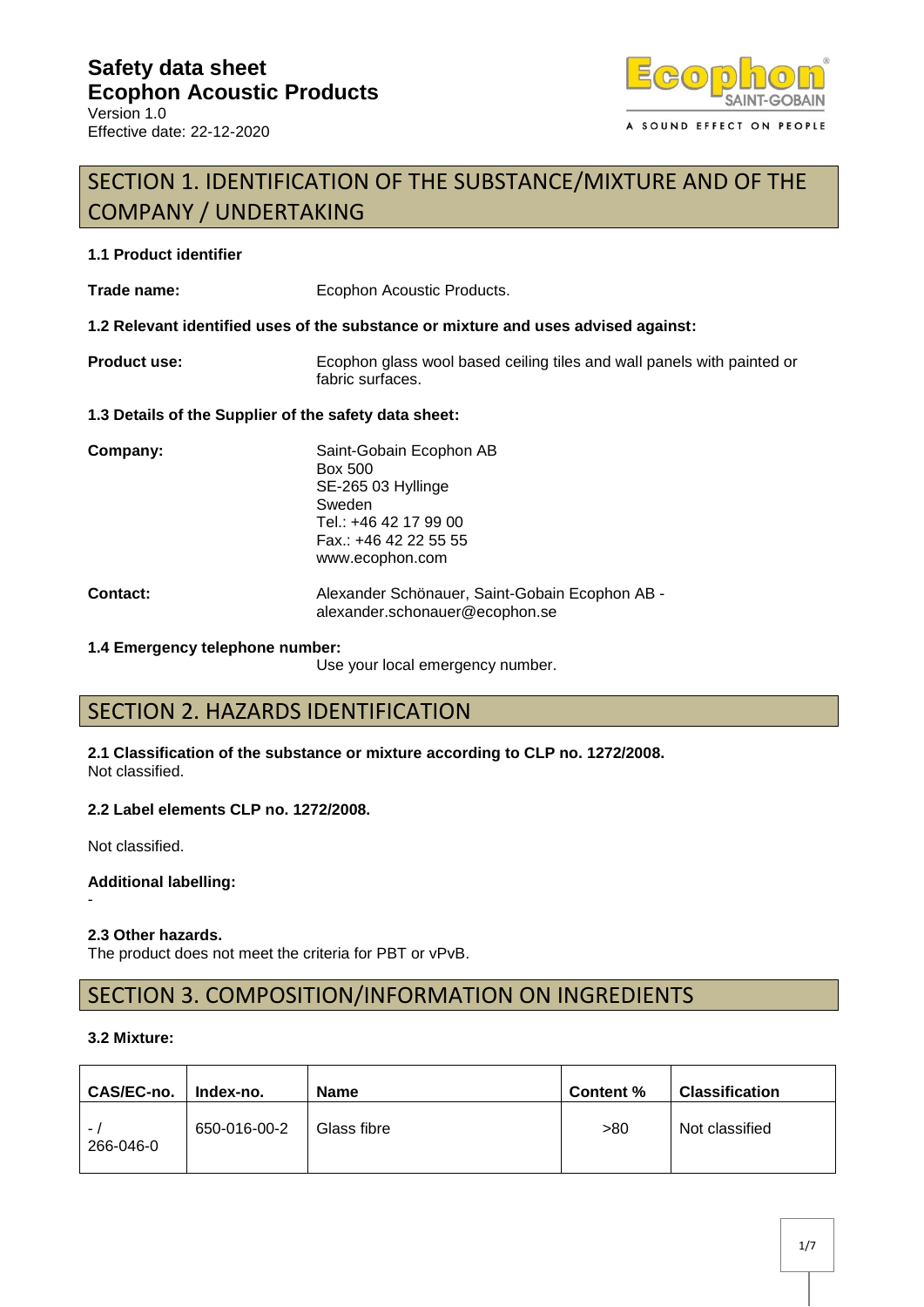Version 1.0 Effective date: 22-12-2020



| 25104-55-6 /      | $\blacksquare$ | <b>Bakelit</b>            | $<$ 10    | Not classified |
|-------------------|----------------|---------------------------|-----------|----------------|
| $-1$<br>232-384-2 | ۰              | Paraffin oils             | $<$ 1     | Not classified |
| $-1$              | ٠              | Water based PVAc adhesive | $1 - 2$   | Not classified |
| $\overline{a}$    | ۰              | Water based acrylic paint | $10 - 20$ | Not classified |

Occupational limits are listed in section 8, if these are available.

## SECTION 4. FIRST AID MEASURES

### **4.1 Description of first aid measures**

| <b>General information:</b> | If symptoms persist, or in case of doubt, seek medical advice.                                                                                      |
|-----------------------------|-----------------------------------------------------------------------------------------------------------------------------------------------------|
| Inhalation:                 | In case of dust: If inhalation of dust occurs, seek fresh air. If symptoms<br>persist, consult a doctor.                                            |
| <b>Skin contact:</b>        | Wash skin with soap and water. If irritation persists, seek medical<br>attention.                                                                   |
| Eye contact:                | In case of contact with dust: Rinse abundantly with large quantities of<br>water for at least 15 minutes. If irritation persists, consult a doctor. |
| Ingestion:                  | Ingestion is normally unlikely due to the shape of the product. If<br>swallowed, seek medical advice immediately.                                   |
|                             | 4.2 Most important symptoms and effects, both acute and delayed:<br>Dust can irritate the skin, eyes and respiratory system.                        |

**4.3 Indication of any immediate medical attention and special treatment needed:** Treat symptomatically.

## SECTION 5. FIRE FIGHTING MEASURES

**5.1 Extinguishing media:** Water, foam, powder or CO2.

**Unsuitable extinguishing media:**

None known.

#### **5.2 Special hazards arising from the substance or mixture:**

None specific. The product does not burn.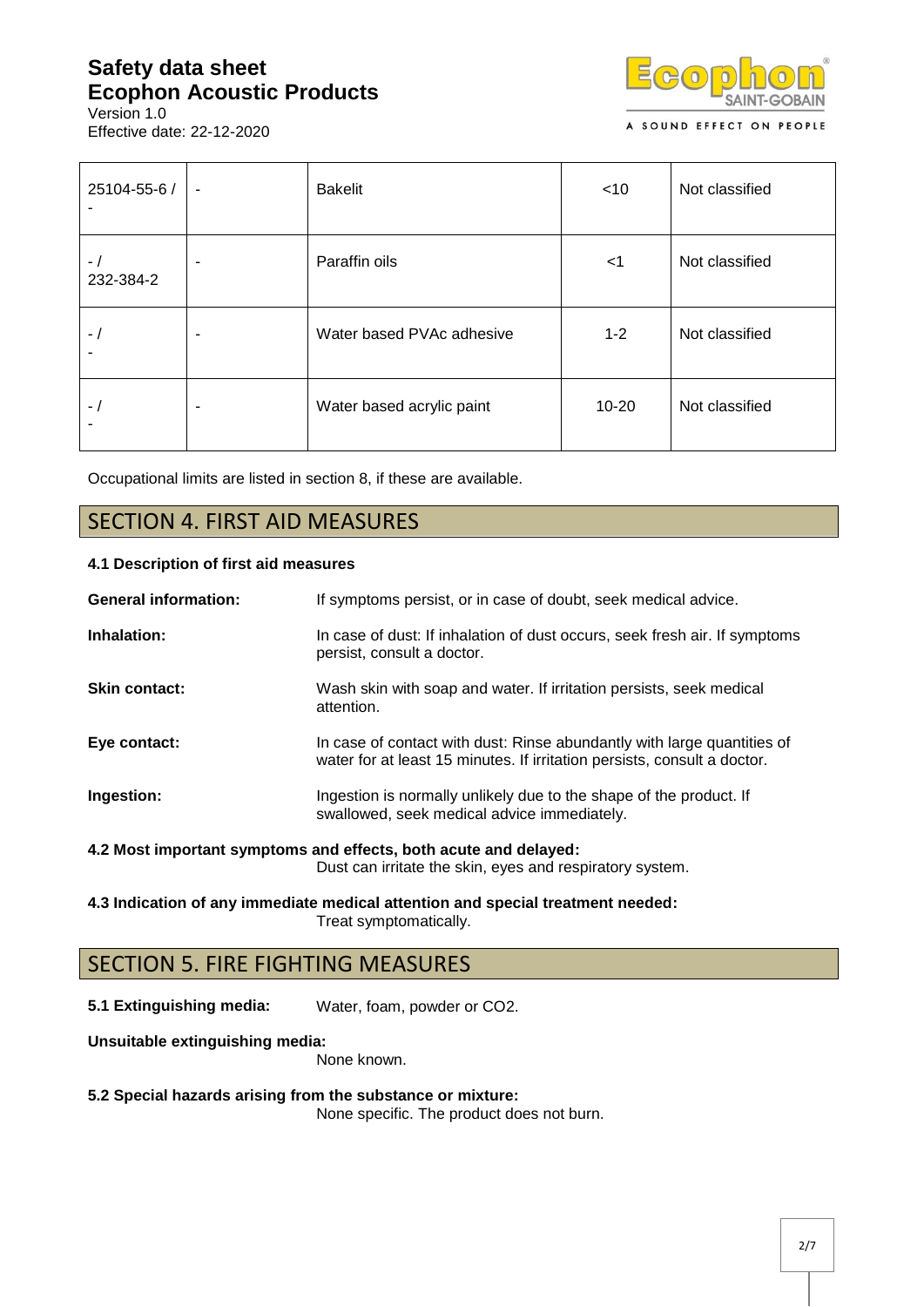



**5.3 Advice for firefighters:** Wear self-contained breathing apparatus and protective clothing to prevent contact.

## SECTION 6. ACCIDENTAL RELEASE MEASURES

#### **6.1 Personal precautions, protective equipment and emergency procedures:**

See section 8 for recommendations on the use of personal protective equipment.

#### **6.2 Environmental precautions:**

Avoid discharge to lakes, streams, sewers, etc.

#### **6.3 Methods and material for containment and cleaning up:**

Collect in suitable containers for disposal. See section 13 for disposal. Vacuum cleaning may be used.

#### **6.4 Reference to other sections:**

See section 8 and 13.

### SECTION 7. HANDLING AND STORAGE

#### **7.1 Precautions for safe handling:**

See section 8 for recommendations on the use of personal protective equipment. Use correct cutting tools to avoid release and spread of dust. Keep the working space clean. Avoid dusty cleaning methods. If possible, put waste directly into waste containers. Provide sufficient ventilation for operations causing dust formation.

- **7.2 Conditions for safe storage, including any incompatibilities:** Under cover in dry place, when not sealed in plastic.
- **7.3 Specific end use(s):** This product should only be used for applications described in section 1.2.

## SECTION 8. EXPOSURE CONTROLS/PERSONAL PROTECTION

#### **8.1 Control parameters Occupational exposure limits EH40 (Great Britain):**

Wool process dust: Long-term exposure limit (8-hr TWA reference period): 10 mg/m<sup>3</sup>

### **DNEL / PNEC:**

-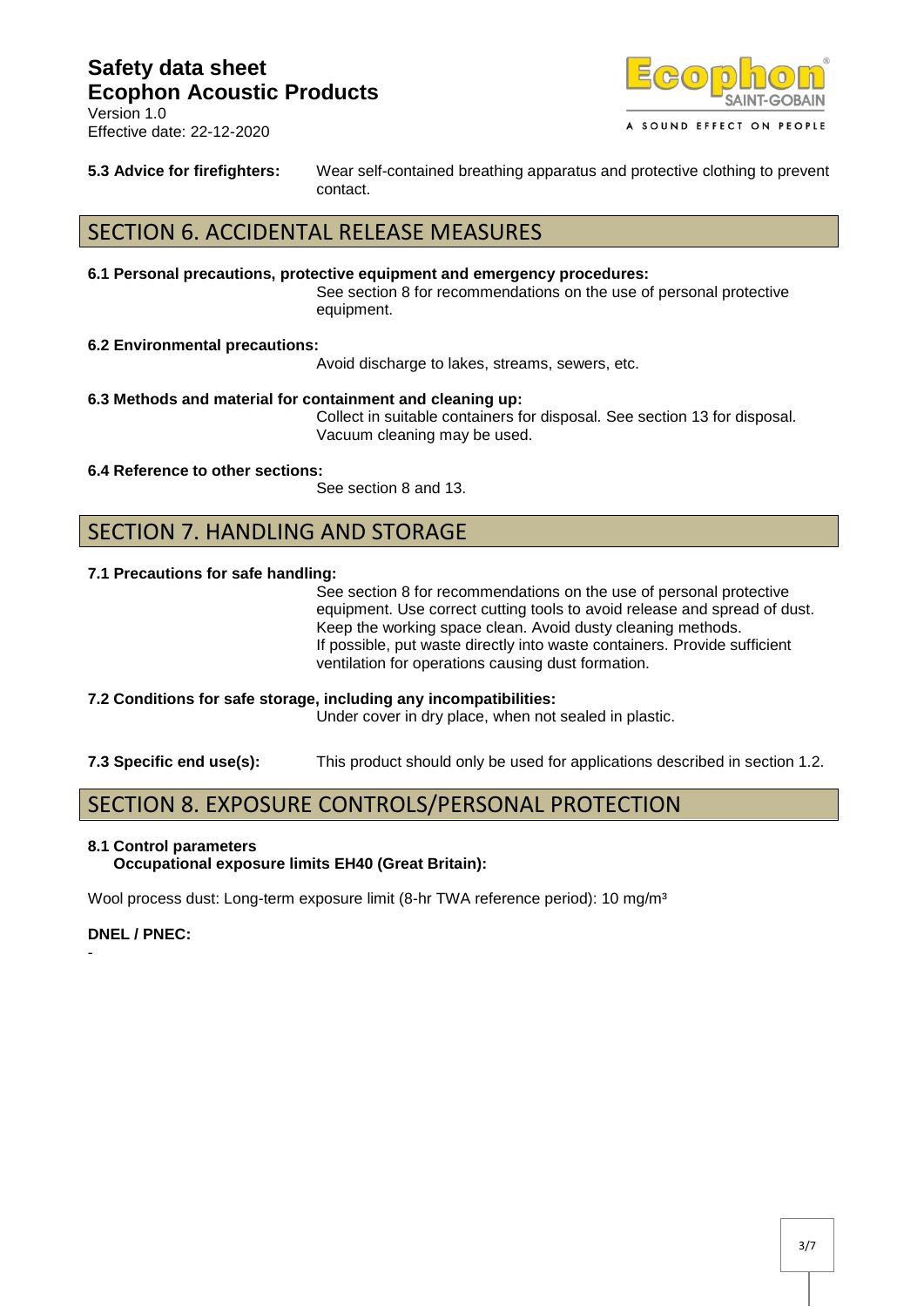Version 1.0 Effective date: 22-12-2020



### **8.2 Exposure controls**

#### **Appropriate technical measures:**

Normal room ventilation. In case of dust formation, provide local exhaust ventilation.

#### **General information / hygiejne measures:**

Smoking, consumption of food or liquid, and storage of tobacco, food or liquid, are not allowed in the workroom. Whenever you take a break in using this product and when you have finished using it, all exposed areas of the body must be washed – before washing, flush exposed area with cold water. Always wash hands, forearms, and face.

#### **Personal protective equipment:**

|                                | Only CE-marked personal protection equipment should be used.                                                                                                                                                                                       |
|--------------------------------|----------------------------------------------------------------------------------------------------------------------------------------------------------------------------------------------------------------------------------------------------|
| <b>Respiratory protection:</b> | Normally unnecessary.<br>In case of dust: If ventilation is insufficient, suitable respiratory protection<br>must be provided - filter P2.<br>When installing the product in unventilated spaces a suitable disposable<br>facemask should be used. |
| <b>Hand protection:</b>        | Use impervious protective gloves.                                                                                                                                                                                                                  |
| Eye protection:                | Wear protective goggles if there is a risk of contact with dust, and if you<br>work with the product over the head. EN 166.                                                                                                                        |
| <b>Body protection:</b>        | Normal working clothing.                                                                                                                                                                                                                           |

**Measures to avoid environmental exposure:**

Avoid release to the environment.

## SECTION 9. PHYSICAL AND CHEMICAL PROPERTIES

### **9.1 Information on basic physical and chemical properties:**

| Appearance:<br>Solid                | Color:<br>Painted                     | Odor:<br>Weak                                            | PH:<br>Not relevant         | <b>Viscosity:</b><br>Not relevant |
|-------------------------------------|---------------------------------------|----------------------------------------------------------|-----------------------------|-----------------------------------|
| <b>Flash point:</b><br>Not relevant | <b>Boiling point:</b><br>Not relevant | <b>Decomposition</b><br>temperature:<br>$>200^{\circ}$ C | Density:<br>No data         | <b>Melting point:</b><br>No data  |
| Flammable:<br>Not flammable         | Oxidizing<br>properties:<br>None      | <b>Explosive limits:</b><br>None                         | Solubility:<br>Not relevant |                                   |

**9.2 Other information:**

None.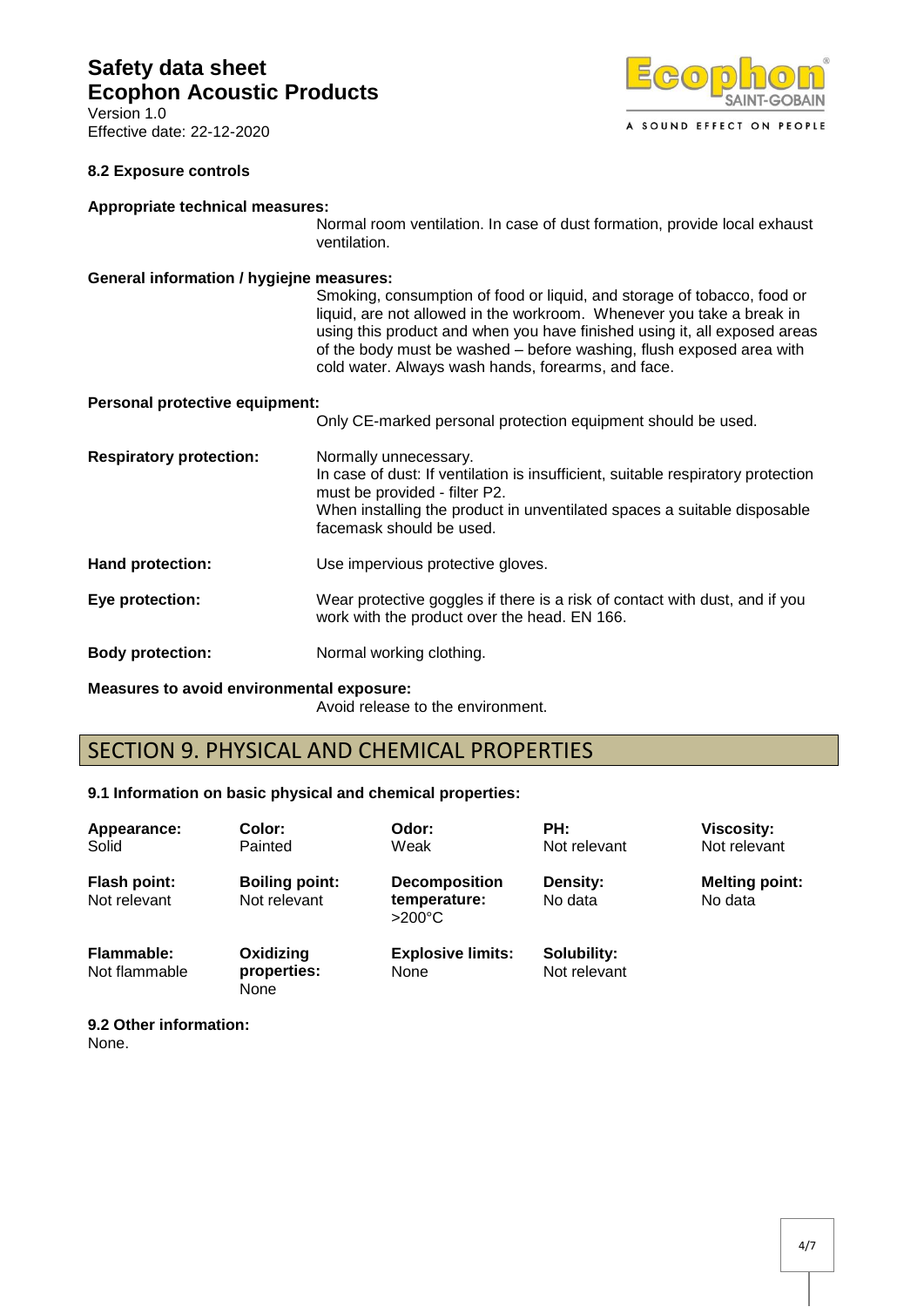

# SECTION 10. STABILITY AND REACTIVITY

| 10.1 Reactivity:                         | No dangerous reactivity occurs under normal conditions.                                                                                   |
|------------------------------------------|-------------------------------------------------------------------------------------------------------------------------------------------|
| <b>10.2 Chemical stability:</b>          | Stable.                                                                                                                                   |
| 10.3 Possibility of hazardous reactions: | Not applicable.                                                                                                                           |
| 10.4 Conditions to avoid:                | When glass wool is heated for the first time to temperatures above $150^{\circ}$ C,<br>the binder can develop irritant and harmful gases. |
| 10.5 Incompatible materials:             | Not applicable.                                                                                                                           |
| 10.6 Hazardous decomposition products:   | The product is not degraded when used as recommended.                                                                                     |

# SECTION 11. TOXICOLOGICAL INFORMATION

### **11.1 Information on toxicological effects:**

| <b>Acute toxicity:</b>                               | Not classified.                                                                                   |
|------------------------------------------------------|---------------------------------------------------------------------------------------------------|
| <b>Skin corrosion/irritation:</b>                    | Not classified.                                                                                   |
| <b>Serious eye</b><br>damage/irritation:             | Not classified.                                                                                   |
| <b>Respiratory or skin</b><br>sensitisation:         | Not classified.                                                                                   |
| Germ cell mutagenicity:                              | Not classified.                                                                                   |
| Carcinogenicity:                                     | Not classified.                                                                                   |
| <b>Reproductive toxicity:</b>                        | Not classified.                                                                                   |
| Specific target organ<br>toxicity - single exposure: | Not classified.                                                                                   |
| Specific target organ<br>toxicity - repeated         |                                                                                                   |
| exposure:                                            | Not classified.                                                                                   |
| <b>Aspiration hazard:</b>                            | Not classified.                                                                                   |
| <b>Additional information:</b>                       | The mechanical effect of fibers that come into contact with skin, may<br>cause temporary itching. |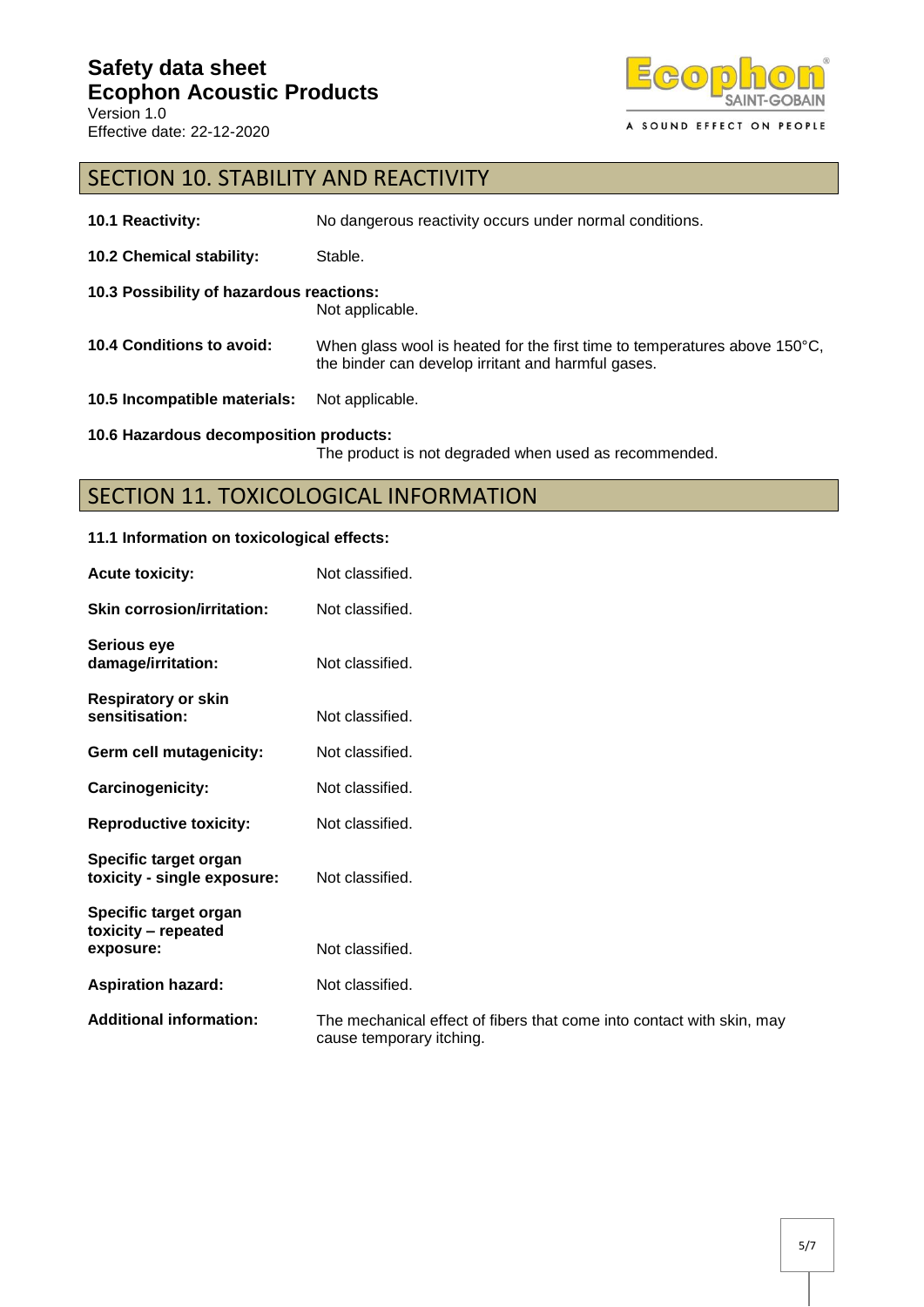

## SECTION 12. ECOLOGICAL INFORMATION

| 12.1 Toxicity:                         | The product is not classified as harmful to the environment. |
|----------------------------------------|--------------------------------------------------------------|
| 12.2 Persistence and degradability:    |                                                              |
|                                        | The product is not readily biodegradable.                    |
| 12.3 Bioaccumulative potential:        |                                                              |
|                                        | No further relevant information available.                   |
| 12.4 Mobility in soil:                 | No further relevant information available.                   |
| 12.5 Result of PBT and vPvB assesment: |                                                              |
|                                        | The product does not meet the criteria for PBT or vPvB.      |
| 12.6 Other adverse effects:            | None known.                                                  |

# SECTION 13. DISPOSAL CONSIDERATIONS

#### **13.1 Waste treatment methods:**

| <b>Contaminated packing:</b> | According to the type of the material.                                                                                                                                                                                                                                  |
|------------------------------|-------------------------------------------------------------------------------------------------------------------------------------------------------------------------------------------------------------------------------------------------------------------------|
| EWC-code:                    | 17.06.04 insulation materials other than those mentioned in 17.06.01 and<br>17 06 03.                                                                                                                                                                                   |
|                              | Avoid release to the environment. The product is not hazardous waste.<br>Dispose of waste and residues in accordance with the municipal waste<br>regulations. Please note that it is the responsibility of the end user to<br>assign the correct waste code.<br>Option: |

## SECTION 14. TRANSPORT INFORMATION

This product is not classified as dangerous of transport.

|                                         | <b>ADR/RID</b>      | <b>IMDG/IMO</b>     |
|-----------------------------------------|---------------------|---------------------|
| 14.1 UN number                          | Not relevant        | Not relevant        |
| 14.2 UN proper shipping name            | Not relevant        | Not relevant        |
| 14.3 Transport hazard class(es)         | Not relevant        | Not relevant        |
| 14.4 Packing group                      | Not relevant        | Not relevant        |
| 14.5 Environmental hazards - MP<br>EmS: | No.<br>Not relevant | No.<br>Not relevant |